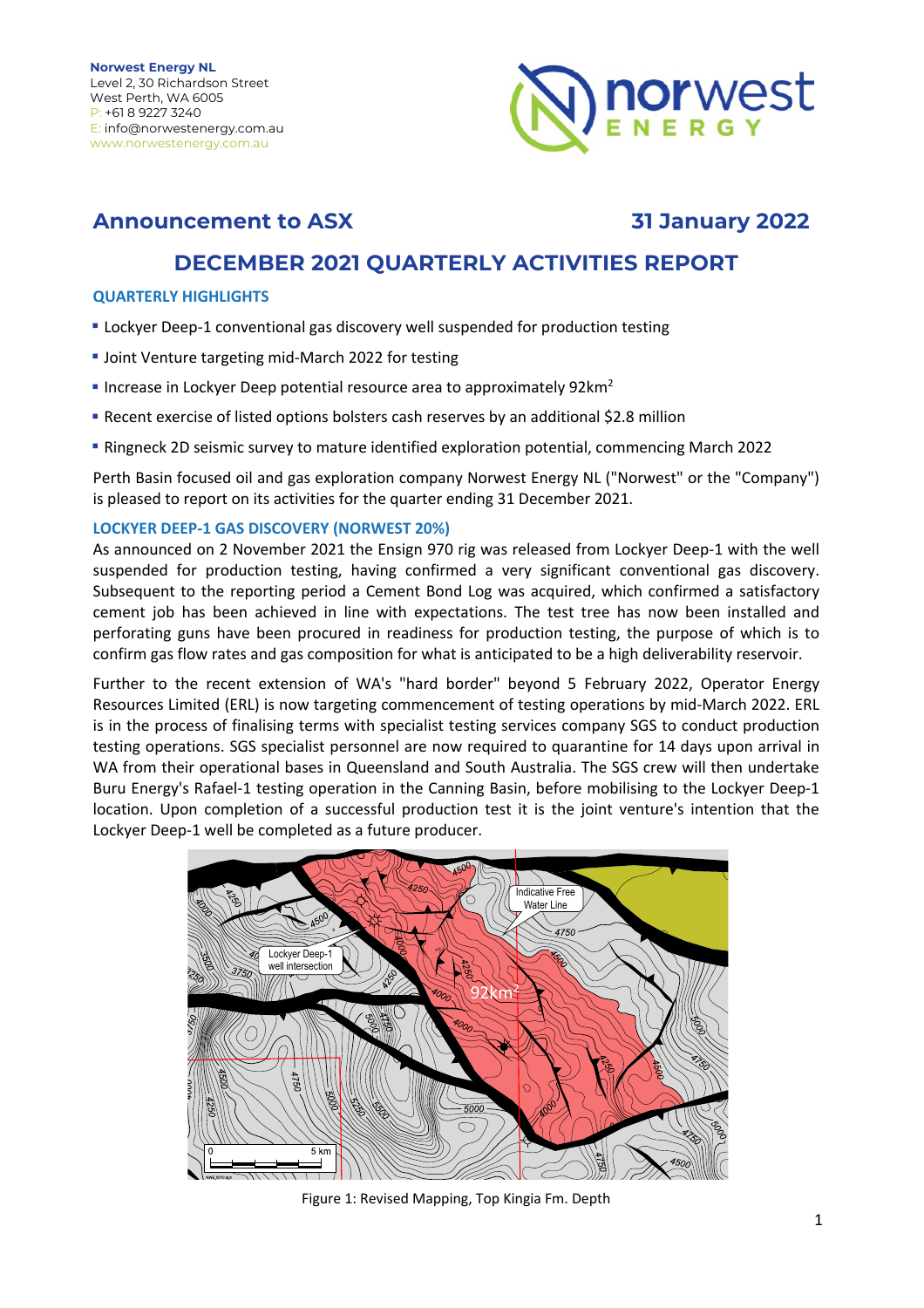During the reporting period Norwest updated its structural mapping of the Lockyer Deep/North Erregulla Deep structure, incorporating reprocessed seismic data as received prior to drilling. The revised structural interpretation has increased the potential resource area significantly so that it now covers approximately 92km<sup>2</sup> based upon an indicative Free Water Line at 4,500 metres (TVDSS).

Lockyer Deep-1 is located within Exploration Permit EP368, a joint venture between Norwest (20%) and Energy Resources Limited (80% and Operator). Energy Resources Limited is a wholly owned subsidiary of Mineral Resources Limited.

#### **EXPLORATION PERMITS EP368 & EP426 (NORWEST 20% & 22.22%)**

Norwest has mapped six new exploration leads across the EP368 and EP426 permits, having incorporated newly reprocessed 2D seismic data into the Company's subsurface interpretation. These leads offer significant follow-on potential to the Lockyer Deep-1 discovery and Operator ERL is preparing to acquire the Ringneck 2D seismic survey commencing in March 2022. The purpose of the Ringneck survey is to improve structural definition of the area to the southeast of the Lockyer Deep discovery with a view to confirming a drillable prospect, in addition to acquiring modern data across the Lockyer Deep structure itself.



Figure 2: EP368/426 Discovery Location and Exploration Leads

The Rococo 3D seismic survey originally planned for the current quarter has been postponed to December 2022, due to the seismic contractor being unable to commence operations sufficiently early to guarantee completion of the program during the limited seismic acquisition "season" between harvesting and seeding. The Rococo survey is designed to provide a high quality 3D dataset for improved structural definition of the Lockyer Deep potential resource area and the analogous structural leads identified immediately to the west of the Lockyer Deep-1 well location.

In the meantime the EP368/426 Joint Venture is sufficiently encouraged by the success of Lockyer Deep-1 to progress an appraisal drilling program to commence in Q4 CY 2022. ERL is in the process of ordering long lead items for up to three appraisal/exploration wells, and is in discussion with other Operators to secure a suitable drilling rig. It is anticipated that the first well will be at the North Erregulla Deep location, some 8 kms to the southeast of Lockyer Deep-1.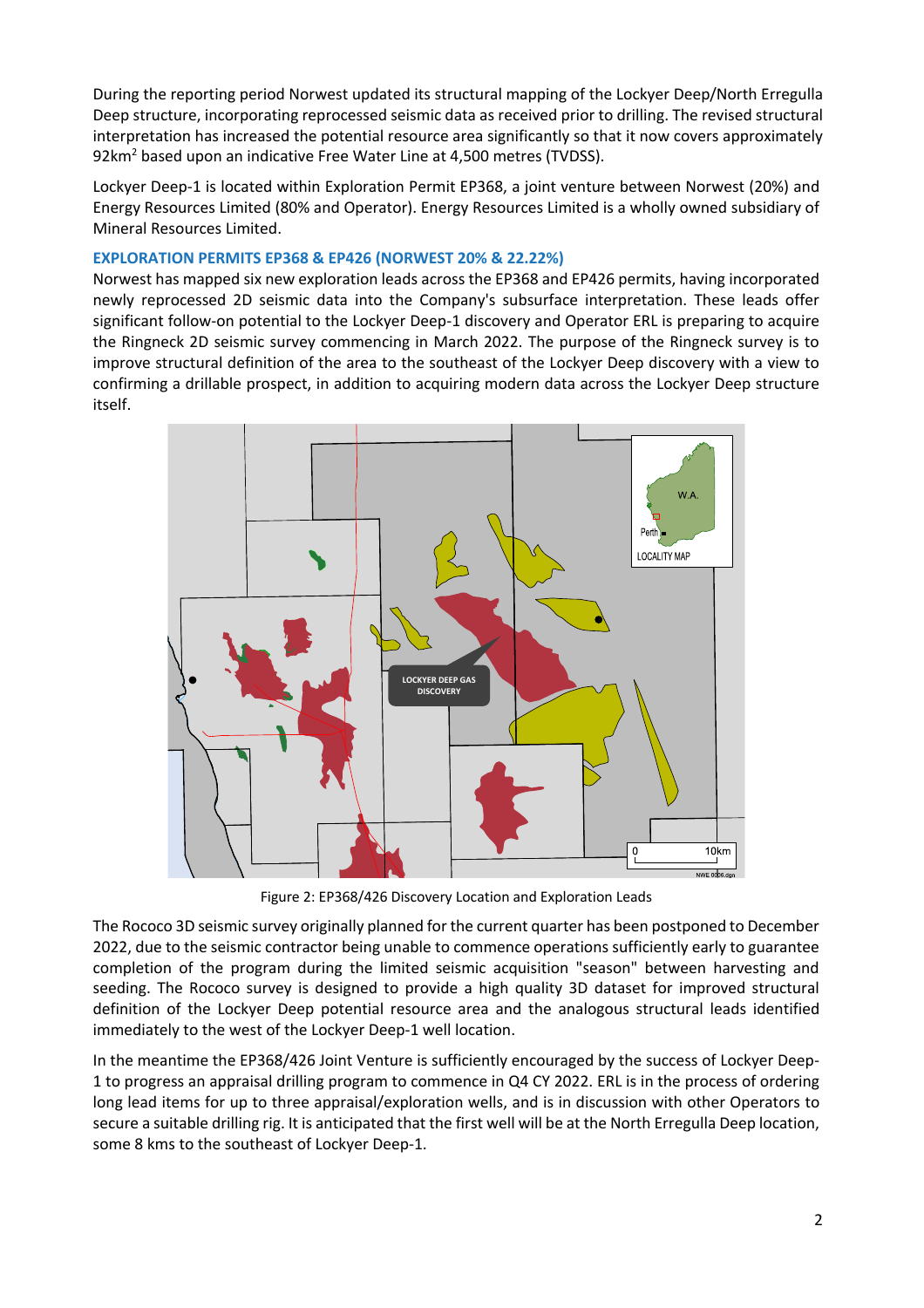#### **FINANCIAL**

Cash and cash equivalents at 31 December 2021 were \$5,777,000. In addition, and subsequent to the end of the reporting period, the Company received funds totaling \$2,806,034 as a result of the exercise of listed options (ASX: NWEOB), placing Norwest in a strong financial position. The listed options expired on 24 January 2022.

#### **NOTES PERTAINING TO QUARTERLY CASHFLOW REPOT (APPENDIX 5B)**

Item 2.1(d): Capitalised exploration & evaluation costs of \$821,000 are comprised of costs associated with drilling of the Lockyer Deep-1 discovery well.

Item 6.1: The aggregate amount of payments to related parties and their associates of \$99,000 relates to payments to directors, comprised of remuneration of the Managing Director and fees to the Non-Executive Directors.

#### **ASX Listing Rule 5.3.3: Tenement Details**

In accordance with ASX Listing Rule 5.3.3 the following table details Norwest Energy's interests in its oil and gas permits:

| Tenement reference and location | Interest at beginning of<br>quarter | Interest at end of<br>quarter |
|---------------------------------|-------------------------------------|-------------------------------|
| TP/15                           | 25%                                 | $25%$ *                       |
| Western Australia               |                                     |                               |
| EP368                           | 20%                                 | 20%                           |
| Western Australia               |                                     |                               |
| EP426                           | 22.22%                              | 22.22%                        |
| Western Australia               |                                     |                               |

\* Pending assignment to Triangle Energy and 3C Group

#### **Authorised for release to ASX by the Board of Directors.**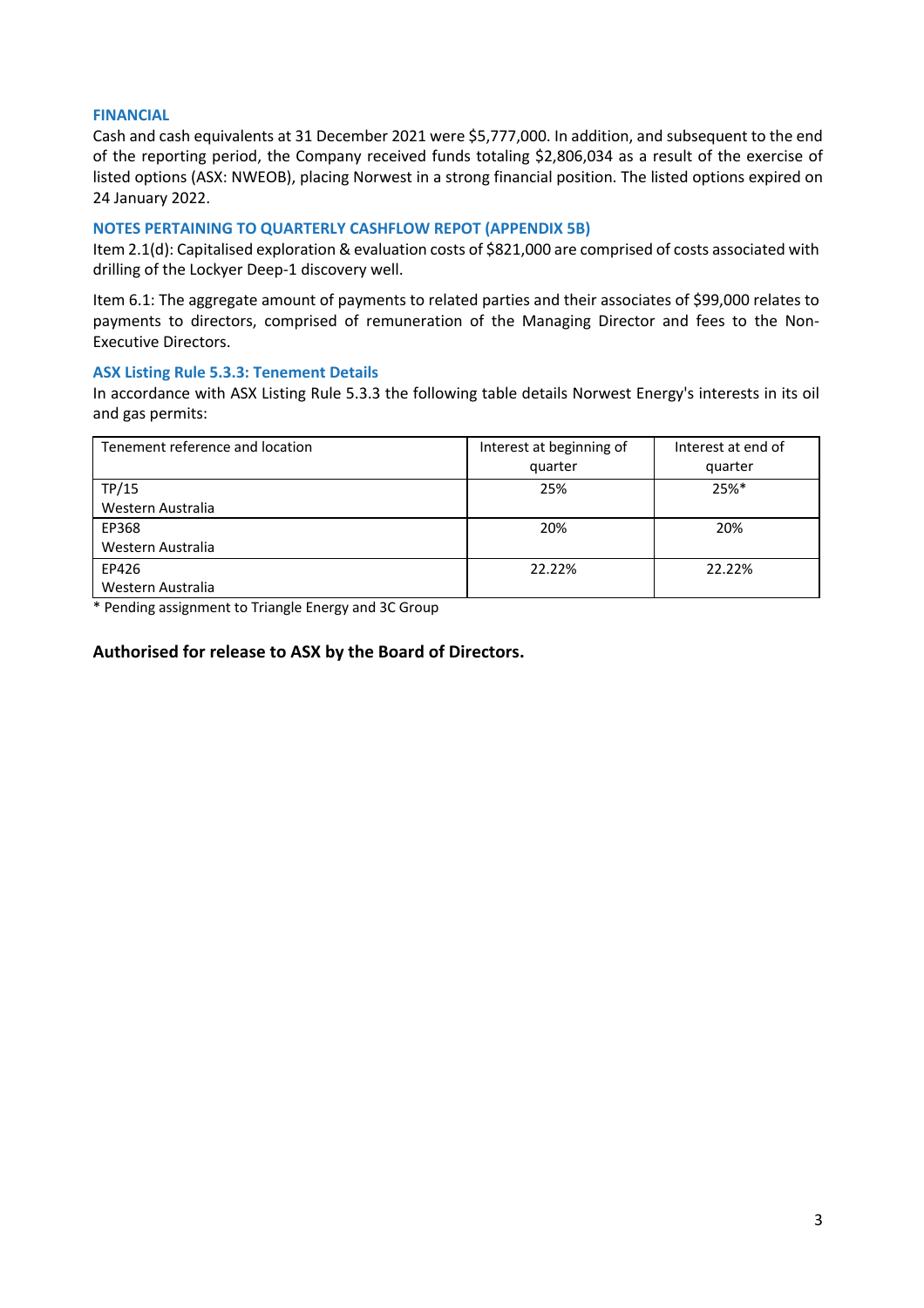# **Appendix 5B**

# **Mining exploration entity or oil and gas exploration entity quarterly cash flow report**

Name of entity

NORWEST ENERGY NL

ABN Cuarter ended ("current quarter")

65 078 301 505 31 DECEMBER 2021

| <b>Consolidated statement of cash flows</b> |                                                   | <b>Current quarter</b><br><b>\$A'000</b> | Year to date<br>$(6$ months)<br>\$A'000 |
|---------------------------------------------|---------------------------------------------------|------------------------------------------|-----------------------------------------|
| 1.                                          | <b>Cash flows from operating activities</b>       |                                          |                                         |
| 1.1                                         | Receipts from customers                           |                                          |                                         |
| 1.2                                         | Payments for                                      |                                          |                                         |
|                                             | exploration & evaluation (if expensed)<br>(a)     |                                          | 55                                      |
|                                             | development<br>(b)                                |                                          |                                         |
|                                             | production<br>(c)                                 |                                          |                                         |
|                                             | (d)<br>staff costs                                | (161)                                    | (352)                                   |
|                                             | administration and corporate costs<br>(e)         | (191)                                    | (393)                                   |
| 1.3                                         | Dividends received (see note 3)                   |                                          |                                         |
| 1.4                                         | Interest received                                 |                                          |                                         |
| 1.5                                         | Interest and other costs of finance paid          |                                          |                                         |
| 1.6                                         | Income taxes paid                                 |                                          |                                         |
| 1.7                                         | Government grants and tax incentives              |                                          |                                         |
| 1.8                                         | Other (provide details if material)               |                                          |                                         |
|                                             | (a) Operator Management Fees                      | 12                                       | 36                                      |
|                                             | (b) Recoveries                                    | 47                                       | 98                                      |
| 1.9                                         | Net cash from / (used in) operating<br>activities | (293)                                    | (556)                                   |

|    | Cash flows from investing activities             |      |  |
|----|--------------------------------------------------|------|--|
| 21 | Payments to acquire:                             |      |  |
|    | entities<br>(a)                                  | -    |  |
|    | tenements<br>(b                                  | -    |  |
|    | property, plant and equipment<br>(c)             | -    |  |
|    | exploration & evaluation (if capitalised)<br>(d) | (821 |  |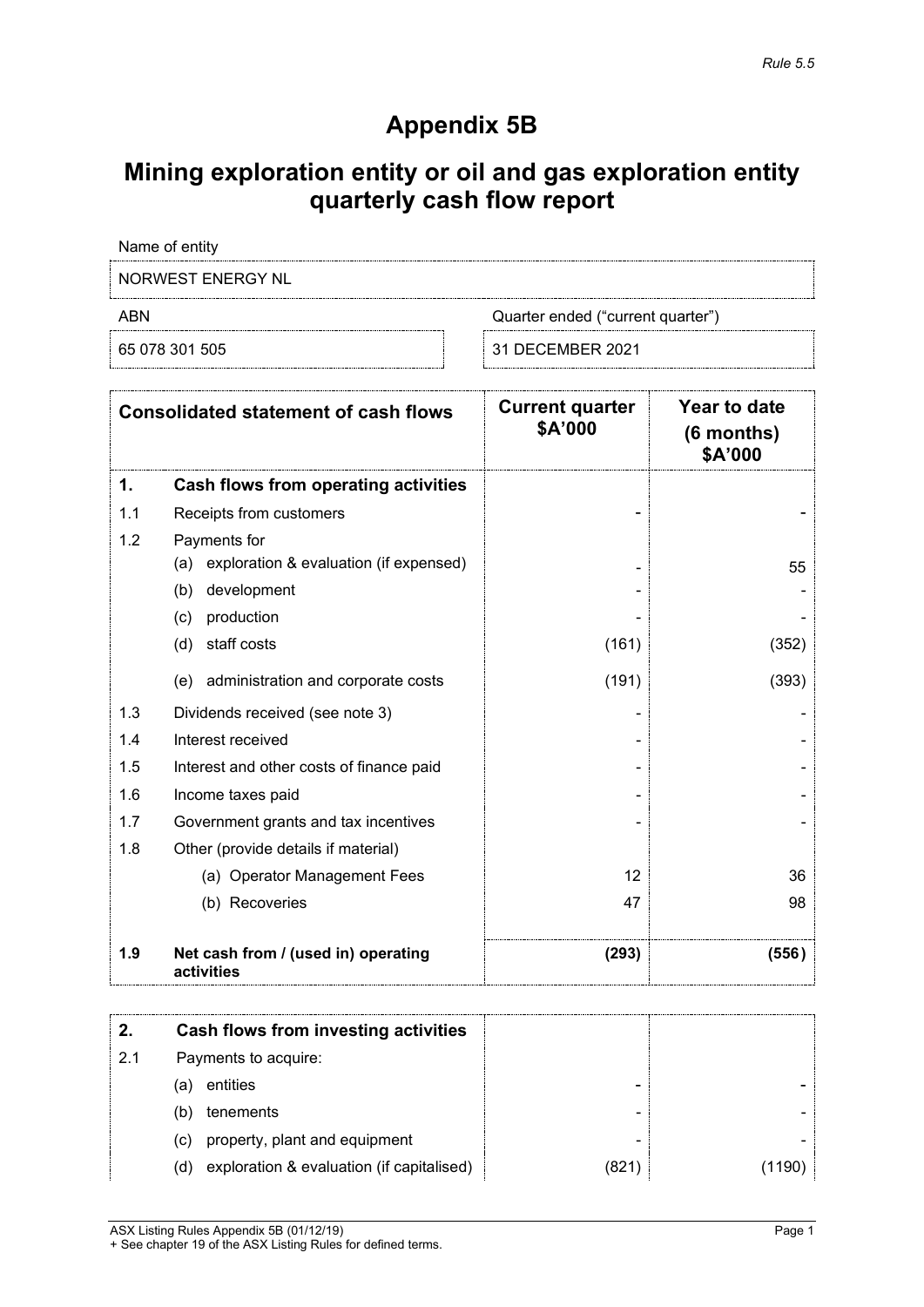| <b>Consolidated statement of cash flows</b> |                                                   | <b>Current quarter</b><br>\$A'000 | Year to date<br>(6 months)<br>\$A'000 |
|---------------------------------------------|---------------------------------------------------|-----------------------------------|---------------------------------------|
|                                             | investments<br>(e)                                |                                   |                                       |
|                                             | other non-current assets<br>(f)                   |                                   |                                       |
| 2.2                                         | Proceeds from the disposal of:                    |                                   |                                       |
|                                             | entities<br>(a)                                   |                                   | 100                                   |
|                                             | (b)<br>tenements                                  |                                   |                                       |
|                                             | property, plant and equipment<br>(c)              |                                   |                                       |
|                                             | investments<br>(d)                                |                                   |                                       |
|                                             | other non-current assets<br>(e)                   |                                   |                                       |
| 2.3                                         | Cash flows from loans to other entities           |                                   |                                       |
| 2.4                                         | Dividends received (see note 3)                   |                                   |                                       |
| 2.5                                         | Other (provide details if material)               |                                   |                                       |
| 2.6                                         | Net cash from / (used in) investing<br>activities | (821)                             | (1090)                                |

| 3.   | Cash flows from financing activities                                                       |     |       |
|------|--------------------------------------------------------------------------------------------|-----|-------|
| 3.1  | Proceeds from issues of equity securities<br>(excluding convertible debt securities)       | 851 | 4,083 |
| 3.2  | Proceeds from issue of convertible debt<br>securities                                      |     |       |
| 3.3  | Proceeds from exercise of options                                                          |     |       |
| 3.4  | Transaction costs related to issues of equity<br>securities or convertible debt securities |     | (184) |
| 3.5  | Proceeds from borrowings                                                                   |     |       |
| 3.6  | Repayment of borrowings                                                                    |     |       |
| 3.7  | Transaction costs related to loans and<br>borrowings                                       |     |       |
| 3.8  | Dividends paid                                                                             |     |       |
| 3.9  | Other (provide details if material)                                                        |     |       |
| 3.10 | Net cash from / (used in) financing<br>activities                                          | 851 | 3,899 |

|     | Net increase / (decrease) in cash and<br>cash equivalents for the period |       |       |
|-----|--------------------------------------------------------------------------|-------|-------|
| 4.1 | Cash and cash equivalents at beginning of<br>period                      | 6,040 | 3,524 |
| 4.2 | Net cash from / (used in) operating<br>activities (item 1.9 above)       | (293  | (556  |
| 4.3 | Net cash from / (used in) investing activities<br>(item 2.6 above)       | 821/  |       |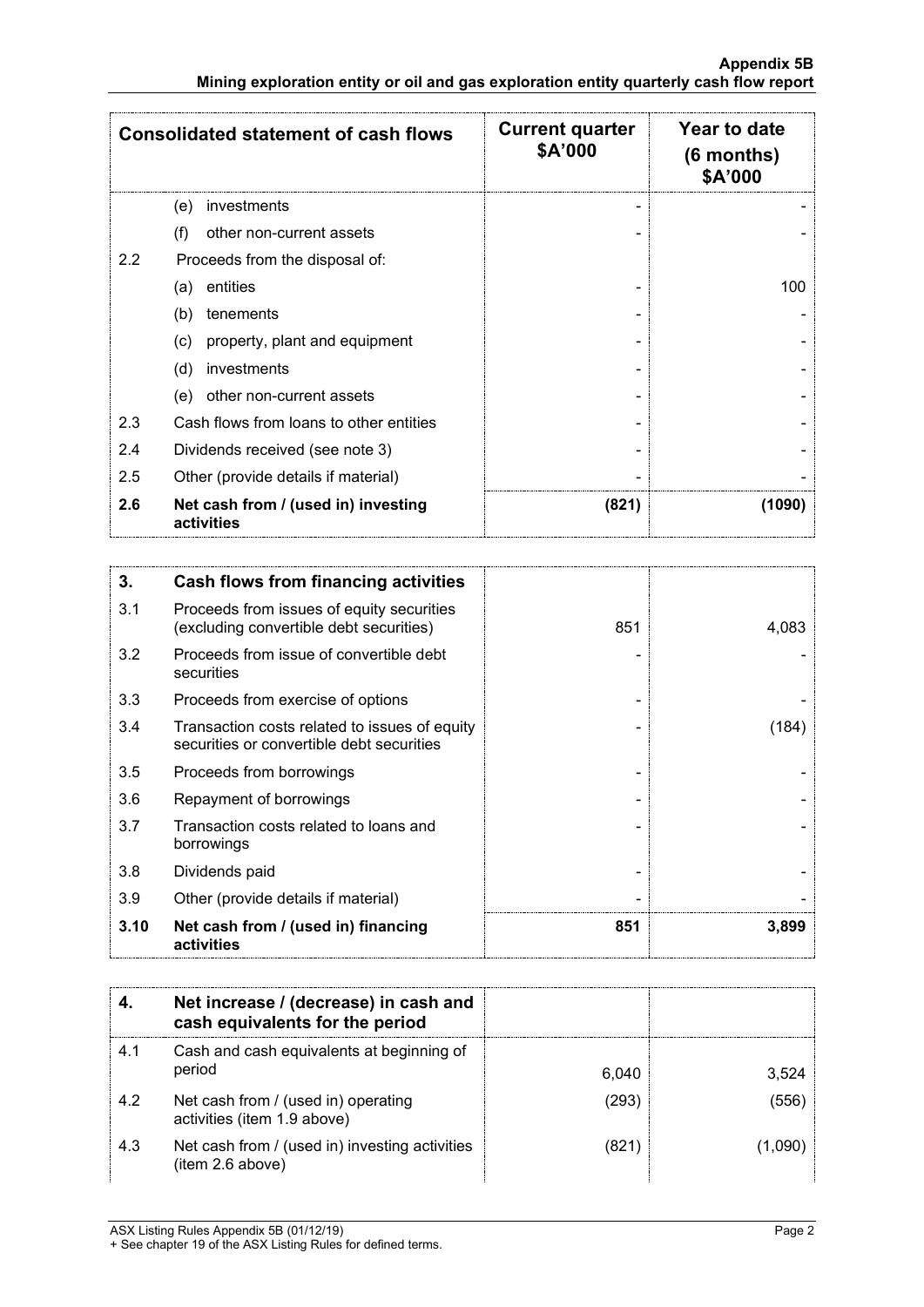|     | Consolidated statement of cash flows                                | <b>Current quarter</b><br>\$A'000 | Year to date<br>$(6$ months)<br>\$A'000 |
|-----|---------------------------------------------------------------------|-----------------------------------|-----------------------------------------|
| 4.4 | Net cash from / (used in) financing activities<br>(item 3.10 above) | 851                               |                                         |
| 4.5 | Effect of movement in exchange rates on<br>cash held                |                                   |                                         |
| 4.6 | Cash and cash equivalents at end of<br>period                       |                                   |                                         |

| 5.  | Reconciliation of cash and cash<br>equivalents<br>at the end of the quarter (as shown in the<br>consolidated statement of cash flows) to the<br>related items in the accounts | <b>Current quarter</b><br>\$A'000 | <b>Previous quarter</b><br>\$A'000 |
|-----|-------------------------------------------------------------------------------------------------------------------------------------------------------------------------------|-----------------------------------|------------------------------------|
| 5.1 | <b>Bank balances</b>                                                                                                                                                          | 5,699                             | 5,962                              |
| 5.2 | Call deposits                                                                                                                                                                 | 20                                | 20                                 |
| 5.3 | <b>Bank overdrafts</b>                                                                                                                                                        |                                   |                                    |
| 5.4 | Other (provide details) Bank Guarantee<br>Office Lease                                                                                                                        | 58                                | 58                                 |
| 5.5 | Cash and cash equivalents at end of<br>quarter (should equal item 4.6 above)                                                                                                  | 5.777                             | 6.040                              |

#### **6. Payments to related parties of the entity and their associates**

| <b>Current quarter</b><br>\$A'000 |
|-----------------------------------|
| 99                                |
|                                   |

- 6.1 Aggregate amount of payments to related parties and their associates included in item 1 Directors Remuneration and Managing Director Remuneration
- 6.2 Aggregate amount of payments to related parties and their associates included in item 2

Note: if any amounts are shown in items 6.1 or 6.2, your quarterly activity report must include a description of, and an explanation for, such payments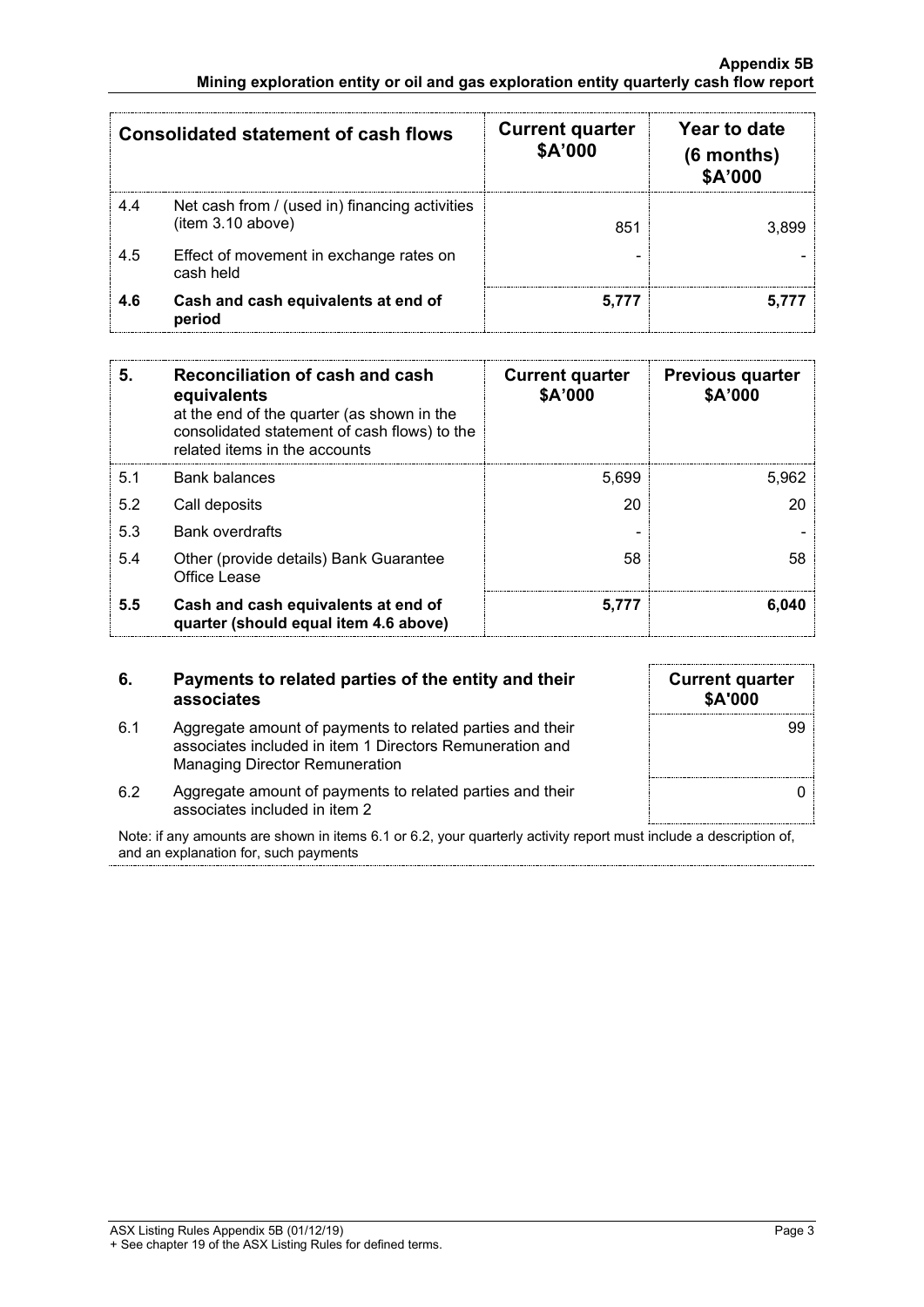### **7. Financing facilities**

*Note: the term "facility' includes all forms of financing arrangements available to the entity. Add notes as necessary for an understanding of the sources of finance available to the entity.*

- 7.1 Loan facilities
- 7.2 Credit standby arrangements
- 7.3 Other (please specify)
- 7.4 **Total financing facilities**

| <b>Total facility</b><br>amount at quarter<br>end<br>\$A'000 | Amount drawn at<br>quarter end<br>\$A'000 |
|--------------------------------------------------------------|-------------------------------------------|
|                                                              |                                           |
|                                                              |                                           |
|                                                              |                                           |
|                                                              |                                           |

#### 7.5 **Unused financing facilities available at quarter end**

7.6 Include in the box below a description of each facility above, including the lender, interest rate, maturity date and whether it is secured or unsecured. If any additional financing facilities have been entered into or are proposed to be entered into after quarter end, include a note providing details of those facilities as well.

| 8.  | Estimated cash available for future operating activities                   | \$A'000 |
|-----|----------------------------------------------------------------------------|---------|
| 8.1 | Net cash from / (used in) operating activities (Item 1.9)                  | '293'   |
| 8.2 | Capitalised exploration & evaluation (Item 2.1(d))                         | (821)   |
| 8.3 | Total relevant outgoings (Item $8.1 +$ Item $8.2$ )                        | (1,114) |
| 8.4 | Cash and cash equivalents at quarter end (Item 4.6)                        | 5.777   |
| 8.5 | Unused finance facilities available at quarter end (Item 7.5)              |         |
| 8.6 | Total available funding (Item $8.4 +$ Item $8.5$ )                         | 5.777   |
| 8.7 | Estimated quarters of funding available (Item 8.6 divided by<br>Item $8.3$ | 5.19    |

8.8 If Item 8.7 is less than 2 quarters, please provide answers to the following questions:

1. Does the entity expect that it will continue to have the current level of net operating cash flows for the time being and, if not, why not?

| Answer:             |                                                                                                                                                                                                                        |
|---------------------|------------------------------------------------------------------------------------------------------------------------------------------------------------------------------------------------------------------------|
|                     | Has the entity taken any steps, or does it propose to take any steps, to raise further<br>cash to fund its operations and, if so, what are those steps and how likely does it<br>believe that they will be successful? |
| Answer:             |                                                                                                                                                                                                                        |
|                     | Does the entity expect to be able to continue its operations and to meet its business<br>objectives and, if so, on what basis?                                                                                         |
| Answer <sup>.</sup> |                                                                                                                                                                                                                        |